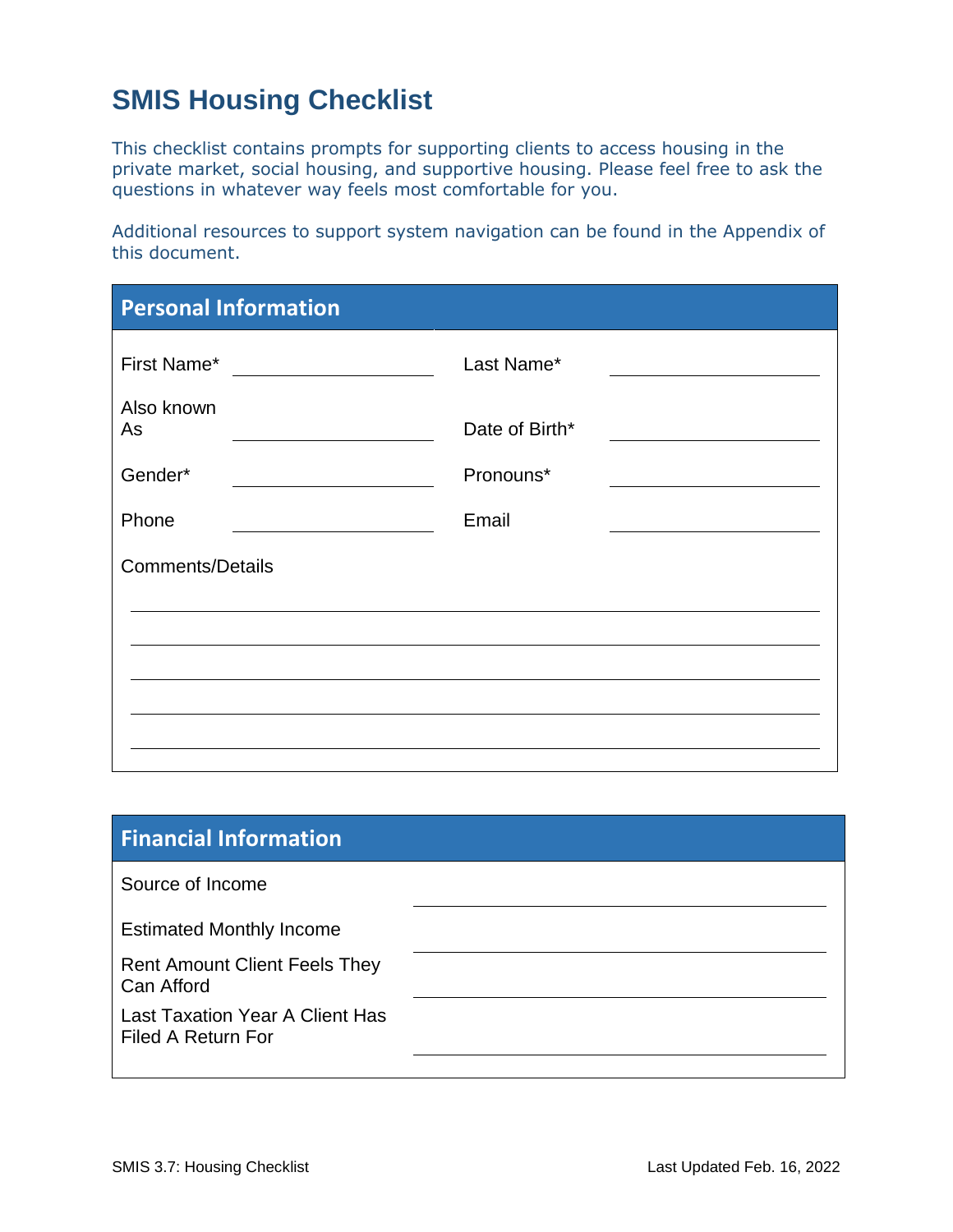## **Documents on Record**

Each housing application type has different document requirements. At a minimum, you should include a [Status in Canada](https://www.toronto.ca/community-people/employment-social-support/housing-support/rent-geared-to-income-subsidy/acceptable-id/) document, a photo ID, and a Notice of Assessment from the most recent tax year for each adult member of the household. If you do not have these documents, you may upload substitutes – for example, a letter from the ID clinic confirming an application is in process, or a T5 instead of a Notice of Assessment. Please note that not all programs will accept these substitutes.

# **Identification on Record**

**Please make sure to upload client ID to the Attachments section in SMIS.** 

| Identification Type   Date File Updated | <b>Expiry Date</b> |
|-----------------------------------------|--------------------|
|                                         |                    |
|                                         |                    |
|                                         |                    |
|                                         |                    |
|                                         |                    |

# **Housing Documents on Record**

**Please make sure to upload Housing Documents in the Attachments section in** SMIS.

| <b>Date</b> |
|-------------|
|             |
|             |
|             |
|             |
|             |
|             |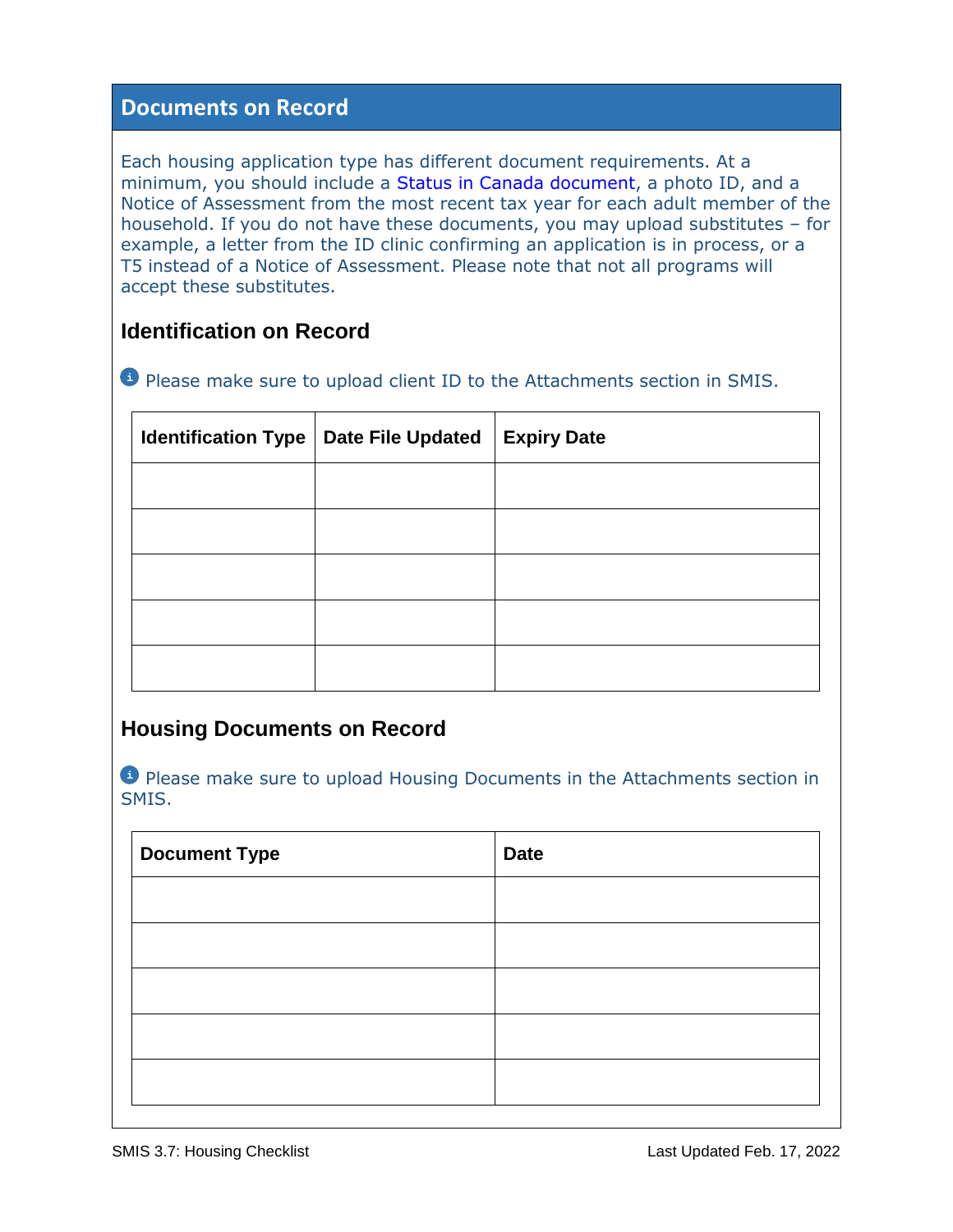# **Housing Applications**

| <b>Application</b> | Has<br><b>Client</b><br><b>Applied</b> | Eligibility<br><b>Date</b> | Date<br>Updated | App. No. | <b>Notes</b> |
|--------------------|----------------------------------------|----------------------------|-----------------|----------|--------------|
|                    |                                        |                            |                 |          |              |
|                    |                                        |                            |                 |          |              |
|                    |                                        |                            |                 |          |              |
|                    |                                        |                            |                 |          |              |

## **Access to Housing (Rent-Geared to Income)**

City of Toronto shelter workers can search for an existing Rent-Geared-to-Income (RGI) application in the [MyAccesstoHousingTO](https://www.toronto.ca/community-people/employment-social-support/housing-support/rent-geared-to-income-subsidy/acceptable-id/) system, using client name, phone number, applicant code, or previous TAWL number. Workers can also make updates on behalf of a client, upload documents, and initiate the process for adding a Disadvantage (DA) priority to the file by adding a note to the file. Please see Appendix for additional information.

| Does the client have access to the<br>applicant portal?                                     |                   | Yes       |
|---------------------------------------------------------------------------------------------|-------------------|-----------|
|                                                                                             |                   | <b>No</b> |
|                                                                                             |                   | N/A       |
| Client's email address that was<br>used to register with Access to<br><b>Housing Portal</b> |                   |           |
| <b>Active Application</b>                                                                   |                   |           |
| Notice of Assessment for current<br>taxation year submitted to Access<br>to Housing?        |                   | Yes       |
|                                                                                             | $\vert \ \ \vert$ | <b>No</b> |
|                                                                                             |                   | N/A       |
| If yes, date submitted:                                                                     |                   |           |
|                                                                                             |                   |           |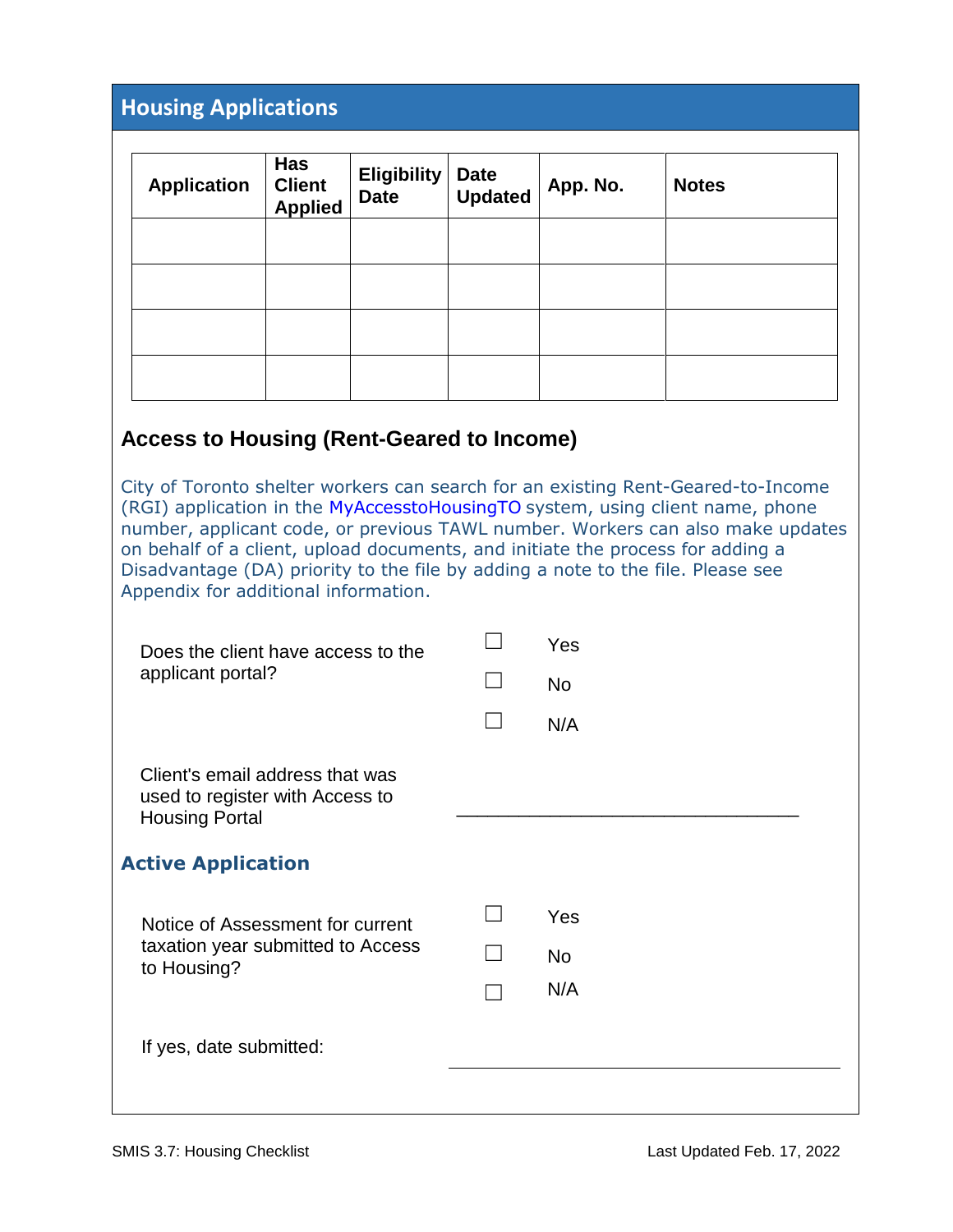| <b>Arrears</b>                                                                                                                                                                 |  |                   |  |  |
|--------------------------------------------------------------------------------------------------------------------------------------------------------------------------------|--|-------------------|--|--|
| Client has arrears with a social<br>housing provider                                                                                                                           |  | Yes<br>No.<br>N/A |  |  |
| If yes, who is the arrears with?                                                                                                                                               |  |                   |  |  |
| Client has an active arrears<br>repayment plan                                                                                                                                 |  | Yes<br>No<br>N/A  |  |  |
| <b>Priority Access</b>                                                                                                                                                         |  |                   |  |  |
| The client may be eligible for priority access if they are (a) a survivor of domestic<br>abuse or buman trafficking or (b) if thou are terminally ill with loss than two vears |  |                   |  |  |

[abuse or human trafficking,](https://www.toronto.ca/community-people/employment-social-support/housing-support/rent-geared-to-income-subsidy/survivors-of-domestic-abuse-or-human-trafficking/) or (b) if they are [terminally ill](https://www.toronto.ca/community-people/employment-social-support/housing-support/rent-geared-to-income-subsidy/terminally-ill-applicants/) with less than two years to live. Clients who are chronically homeless may also be eligible for a Disadvantage (DA) priority. One in every seven RGI units is offered to an applicant with a DA priority designation.

| Disadvantage (DA) priority                  | $\perp$ | Yes |
|---------------------------------------------|---------|-----|
| designation requested in the<br>application | -17     | No. |
|                                             |         | N/A |

# **Population-Based and Housing Stability Supports and**

Please assist clients to connect with resources and services they may be eligible for and are interested in accessing. The Appendix includes a list of **Population-Based Supports** covering some specific financial and housing-related resources available to people who are Indigenous, people who are military veterans, newcomers and people who are claiming refugee status in Canada, and people who are turning 65.

The Appendix also provides details on some of the most commonly used **Housing Stability Supports**, including the Housing Stabilization Fund (HSF), housing allowances, follow-up supports, trusteeships, public guardianships, and others.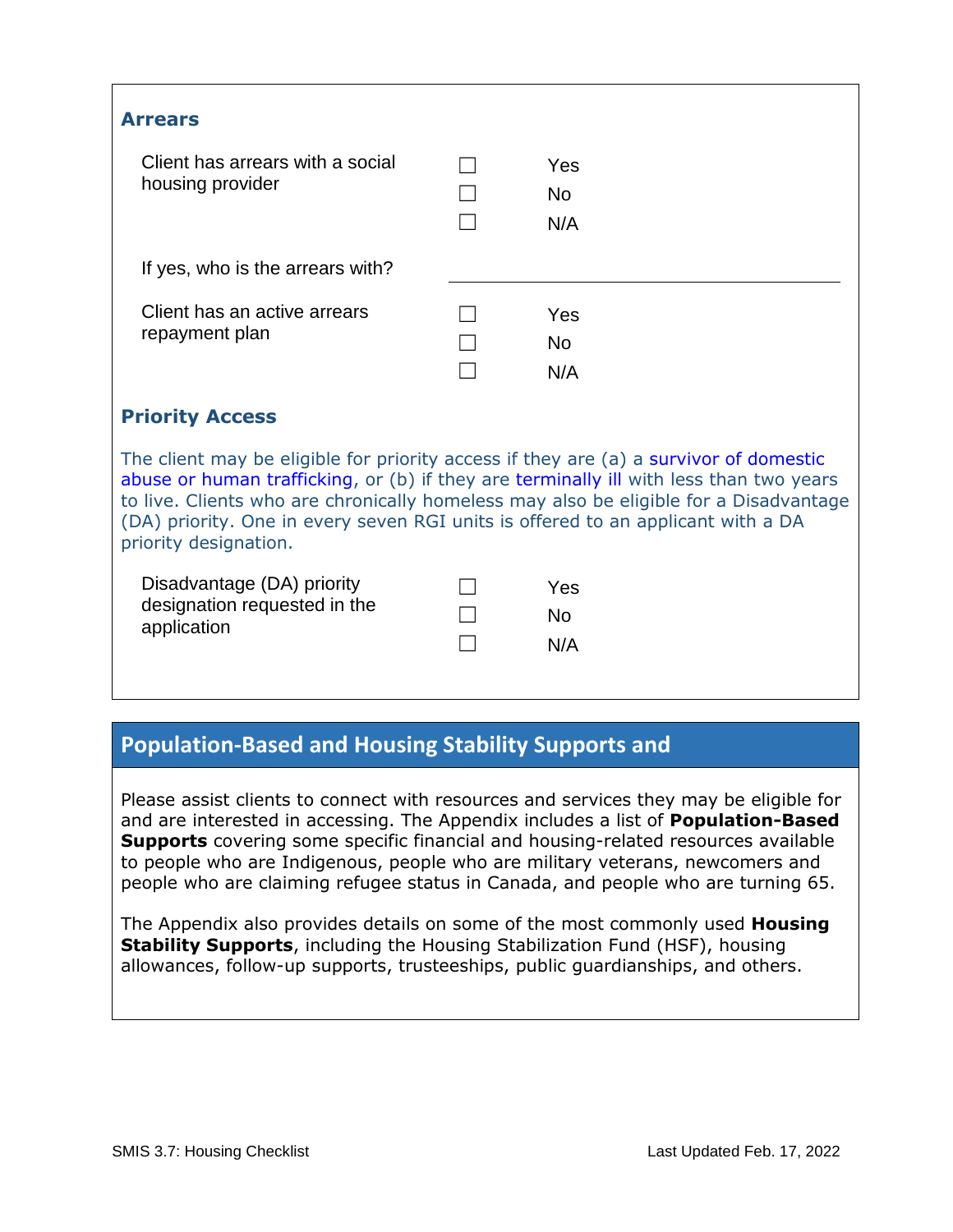# **SMIS Housing Checklist - Appendix**

# **To Do List**

To complete this module, please ensure:

#### **Income**

o Client has a source of income.

#### **ID & Documents**

- o Client has Status in Canada documentation and a photo ID with a valid expiry date. For a list of status documents, visit the City of Toronto's [Acceptable ID](https://www.toronto.ca/community-people/employment-social-support/housing-support/rent-geared-to-income-subsidy/acceptable-id/) page. If the client is missing ID, or had expired ID, please assist them to replace it. For a Birth Certificate, Verification of Status, or Ontario Health Card, connect the client with an [ID clinic.](https://neighbourhoodlink.org/partners-for-access-and-identification-paid/) For a driver's licence or Ontario Photo Card, refer the client to [Service](https://www.ontario.ca/locations/serviceontario)  [Ontario.](https://www.ontario.ca/locations/serviceontario) For an [Indigenous Status Card,](https://www.sac-isc.gc.ca/eng/1100100032374/1572457769548) please follow the steps required by [Indigenous Services Canada.](https://can01.safelinks.protection.outlook.com/?url=https%3A%2F%2Fwww.sac-isc.gc.ca%2Feng%2F1100100032421%2F1572461539061&data=04%7C01%7Cpbuttar%40nameres.org%7C802a920b336544644e8208d91b8fde0c%7C3b88161879104b77add9a617a62f0156%7C0%7C0%7C637571127014568982%7CUnknown%7CTWFpbGZsb3d8eyJWIjoiMC4wLjAwMDAiLCJQIjoiV2luMzIiLCJBTiI6Ik1haWwiLCJXVCI6Mn0%3D%7C1000&sdata=uFNMpfwnYJk0gq7l0GgRjxy1KvHgeodQaFLPFufKAUA%3D&reserved=0) The [SCIS Photo app](https://www.sac-isc.gc.ca/eng/1333474227679/1572461782133#chp5) allows you to take and submit photos. It can be downloaded to a smartphone for free.
- $\circ$  Client has a Notice of Assessment from the most recent taxation year. If the client has not yet completed their tax return, refer them to a [tax](https://www.canada.ca/en/revenue-agency/campaigns/free-tax-help.html)  [clinic.](https://www.canada.ca/en/revenue-agency/campaigns/free-tax-help.html) Ensure they have their tax information slips, Social Insurance Numbers, and identification.

#### **Housing Application**

- $\circ$  Client has an active [Access to Housing](https://www.toronto.ca/community-people/employment-social-support/housing-support/rent-geared-to-income-subsidy/terminally-ill-applicants/) application. Check the eligibility date (the date the client's application became active) and support the client to submit their Notice of Assessment and any other requested information to ensure the application stays active. Ensure the applicant has applied for any priority status they may be eligible for (i.e. [homelessness status,](https://www.toronto.ca/community-people/employment-social-support/housing-support/rent-geared-to-income-subsidy/) [Terminally Ill](https://www.toronto.ca/community-people/employment-social-support/housing-support/rent-geared-to-income-subsidy/terminally-ill-applicants/) status or [Special Priority Program](https://www.toronto.ca/community-people/employment-social-support/housing-support/rent-geared-to-income-subsidy/survivors-of-domestic-abuse-or-human-trafficking/) status for survivors of domestic abuse or human trafficking).
- $\circ$  Client either does not have arrears with a social housing providers, or if they do have arrears, they have an active repayment plan in place.
- $\circ$  Client has applied for any other housing opportunities they may be eligible for and interested in.
- $\circ$  Encourage the client to sign up for [MyAccesstoHousingTO](https://www.toronto.ca/community-people/employment-social-support/housing-support/rent-geared-to-income-subsidy/) to receive emails regarding vacancies and explain the choice-based offer process.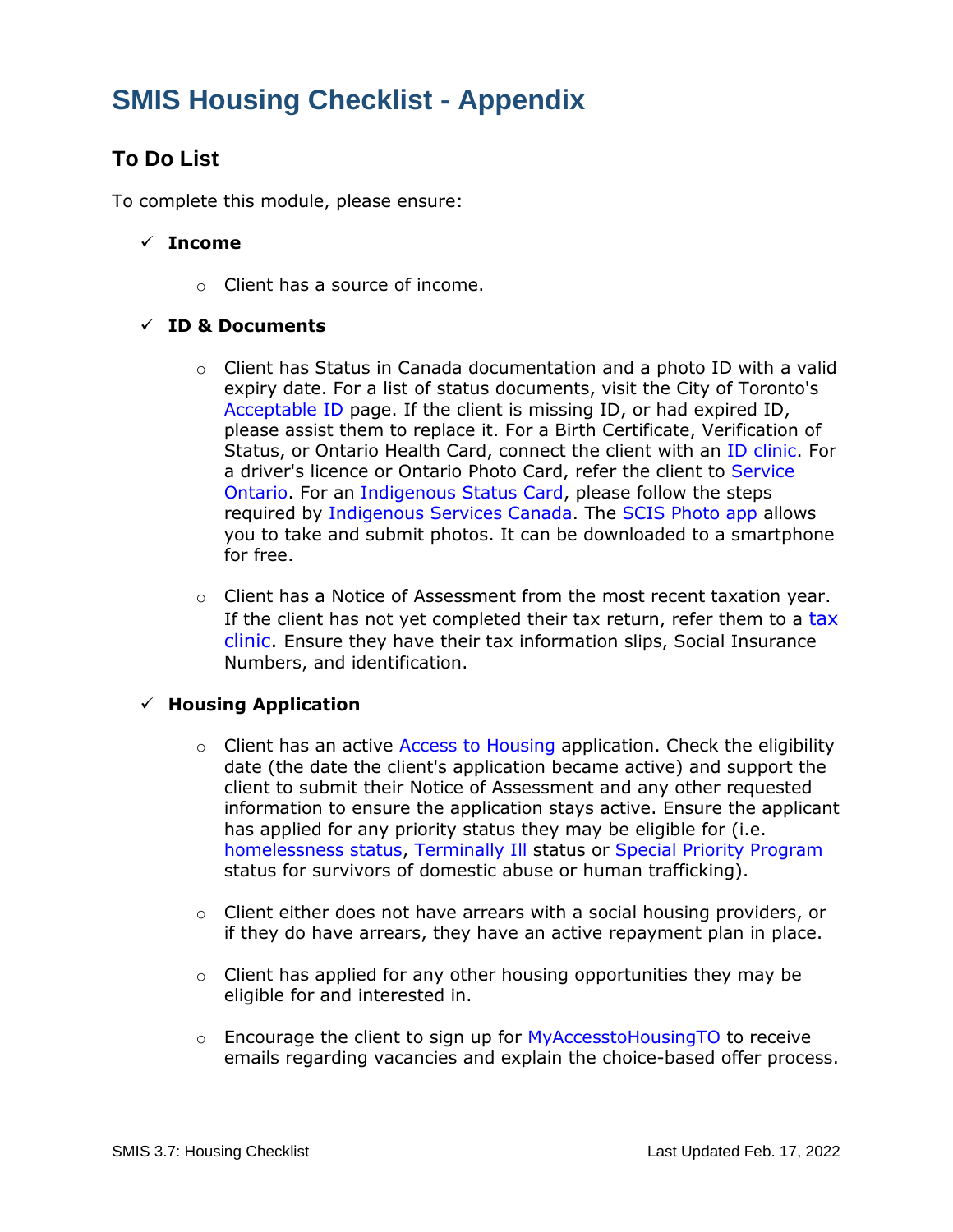# **Access to Housing (Rent-Geared to Income)**

City of Toronto shelter workers can search for an existing Rent-Geared-to-Income (RGI) application in the [MyAccesstoHousingTO](https://www.toronto.ca/community-people/employment-social-support/housing-support/rent-geared-to-income-subsidy/acceptable-id/) system, using client name, phone number, applicant code, or previous TAWL number. Workers can also make updates on behalf of a client, upload documents, and initiate the process for adding a Disadvantage (DA) priority to the file by adding a note to the file.

### **Choice-Based**

On November 30, 2021, Access to Housing launched a pilot to introduce a choicebased housing offer process to a small number of applicants on the Centralized Waiting List. Clients will now get an email to invite them to log onto [MyAccesstoHousingTO](https://www.toronto.ca/community-people/employment-social-support/housing-support/rent-geared-to-income-subsidy/) and express interest in vacant units. As a caseworker, you are able to view the available vacancies through the Partner's Portal and help applicants express interest in units. Clients can express interest in more than one unit. It's important to note that the expression of interest cycle is every two weeks. If a client is not successful in a cycle, they can express interest in the following cycles until they secure housing. For more information visit: M[yAccesstoHousingTO.](https://www.toronto.ca/community-people/employment-social-support/housing-support/rent-geared-to-income-subsidy/)

## **Single Offer Rule**

In compliance with the *Housing Services Act*, the City has moved to a Single Offer Rule. This means that as of January 1, 2022, Access to Housing applicants will be eligible to receive only one offer of suitable RGI housing. If the applicant refuses the offer, they will be removed from the Centralized Waiting List. While applicants are eligible to re-apply, they will receive a new application date and will start at the bottom of the Centralized Waiting List.

As of January 2022, all RGI vacancies dedicated to the Centralized Waitlist will be filled through the Choice-Based module.

## **Active Application**

The "eligibility date" is the date that the application was received and approved. This date, along with any priority status on the file, determine the applicant's ranking on the wait list. The client will be required to participate in an annual review process, and provide updated information including a Notice of Assessment.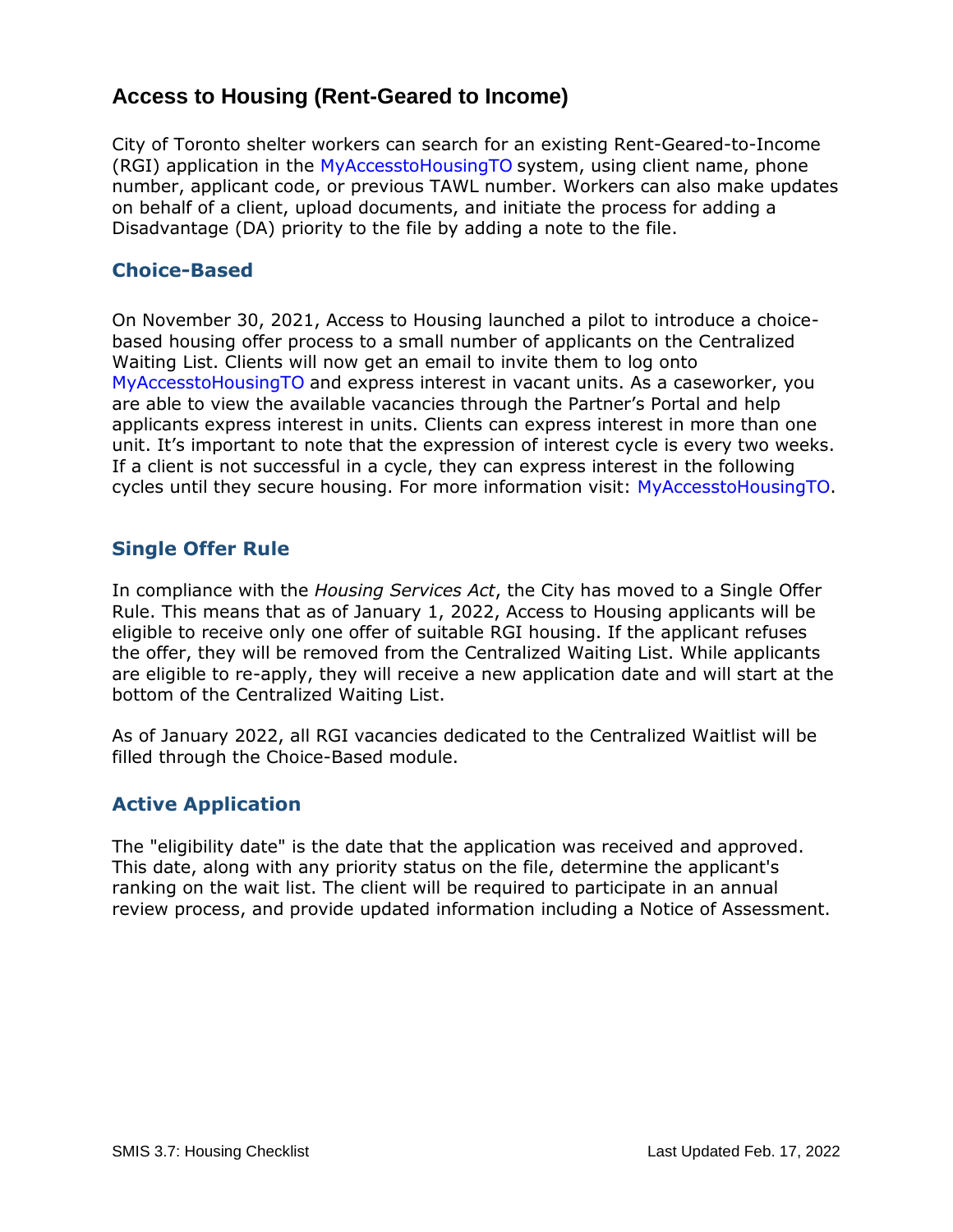# **Population Based Supports**

- If the client identifies as Indigenous, please ensure they are aware of possible resources available through Indigenous [housing providers](https://indigenousto.ca/housing/) and [support services.](https://www.tassc.ca/supports.html)
- If the client is a refugee claimant or newcomer to Canada, the client may need assistance to [navigate the system,](https://www.canada.ca/en/immigration-refugees-citizenship/services/refugees.html) connect with [legal services,](https://www.legalaid.on.ca/services/help-with-immigration-or-refugee-problems/) apply for [work or study permits,](https://www.canada.ca/en/immigration-refugees-citizenship/services/refugees/claim-protection-inside-canada/work-study.html) access [Ontario Works,](https://settlement.org/ontario/employment/financial-assistance/ontario-works/am-i-eligible-for-ontario-works-ow/) or find [employment.](https://www.jobbank.gc.ca/report_note.do?cid=12224&lang=eng)
- If the client has services with the Canadian military or RCMP, please assist them to connect them with financial and housing [supports for veterans.](https://www.veterans.gc.ca/eng/housing-and-home-life/at-risk-housing)
- If the client is 64 years old or older, please assist the client to apply for [Canada Pension Plan](https://www.canada.ca/en/services/benefits/publicpensions/cpp.html) (CPP) and check their eligibility for [Old Age Security](https://www.canada.ca/en/services/benefits/publicpensions/cpp/old-age-security/eligibility.html) (OAS) and [Guarantee Income Supplement](https://www.canada.ca/en/services/benefits/publicpensions/cpp/old-age-security/guaranteed-income-supplement/apply.html) (GIS).

## **Housing Stability Supports**

There are number of resources and services that can support housing stability. Please assist clients to connect with programs they are eligible for and interested in accessing.

## **Housing Stabilization Fund (HSF)**

- **Eligibility:** Clients receiving Ontario Works (OW) or Ontario Disability Support Program (ODSP) income may be eligible. [Eligibility](https://www.toronto.ca/community-people/employment-social-support/support-for-people-in-financial-need/assistance-through-ontario-works/policies-and-procedures/housing-stabilization-fund/) rules have been revised during Covid. Check with the client's worker for updated information. Ask client for the date that they last received HSF funds, and the amount that they received.
- **To Apply:** The client or (with consent) the referring worker should contact the client's OW or ODSP worker.
- **Description:** HSF funds may be issued to OW/ODSP clients to help with (a) last month's rent, (b) purchasing household items, (c) rental arrears, (d) energy arrears, (e) moving costs within the province of Ontario, (f) beds and encasements (for babies outgrowing cribs or new children joining the family), and (g) beds and soft furniture following bed bugs treatment. For more information, please visit the [HSF webpage.](https://www.toronto.ca/community-people/employment-social-support/support-for-people-in-financial-need/assistance-through-ontario-works/policies-and-procedures/housing-stabilization-fund/)

## **Housing Allowance**

**Eligibility:** Housing allowance area available to clients who have been experiencing chronic homelessness in Toronto. Chronic homelessness is defined as a total of at least 6 months (180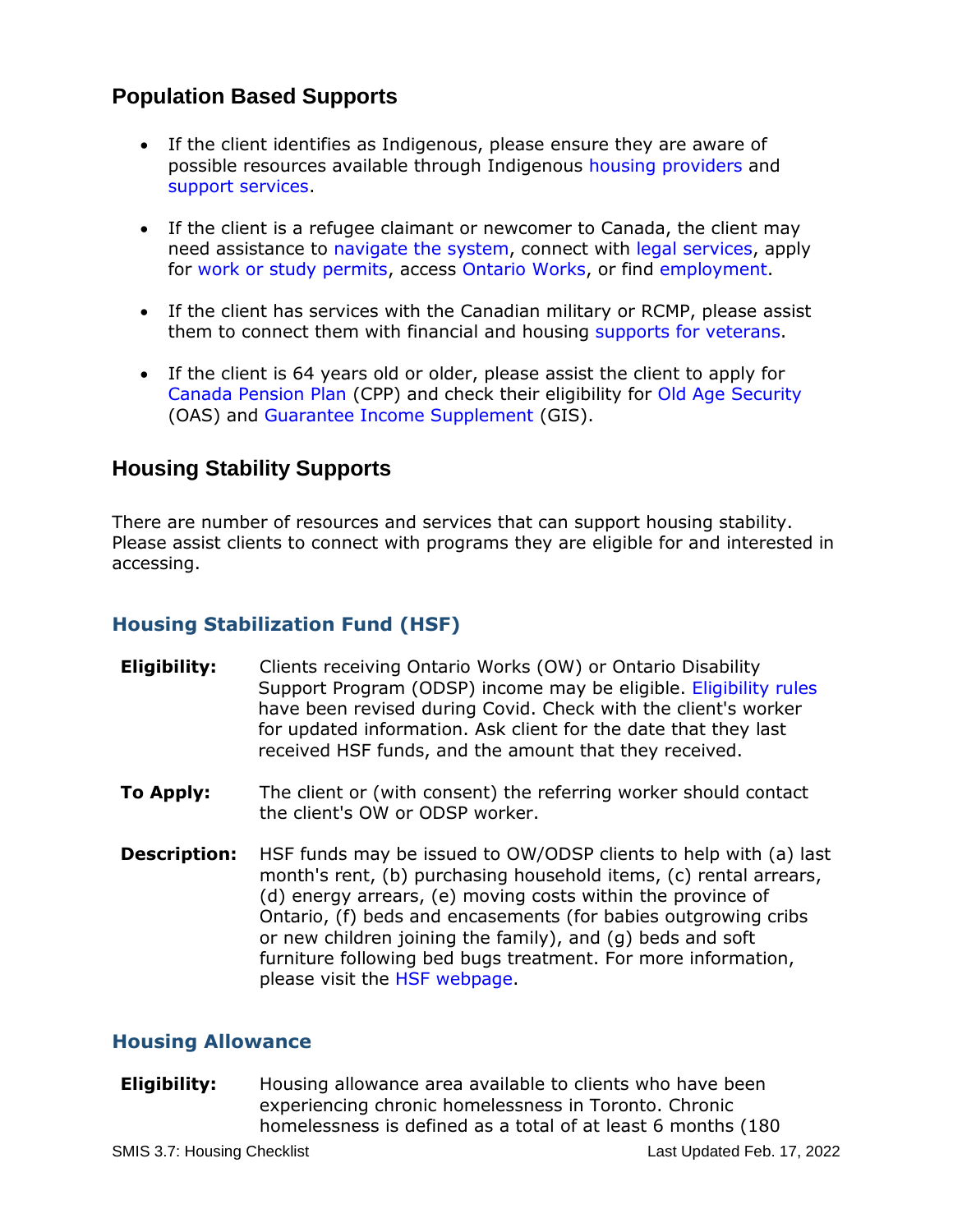nights) over the past year, or at least 19 months (546 nights) over the past 3 years. Please note that "chronic homelessness" includes street homelessness and stay in emergency shelters, but not couch surfing. Applications for this stream should be submitted through a City-funded shelter or Streets to Homes. This benefit is not available to the general public.

- **To Apply:** Only agencies confirms as referring partners may submits an application on a client's behalf. To assist a client to apply through the chronic homelessness stream, please visit: https://s.cotsurvey.chkmkt.com/?e=168841&d=e&h=BF92A5C99 B14600&l=en
- **Description:** A housing allowance subsidizes the rent for eligible households. It is paid directly to the tenants or the landlord, so it can be used in the private market, and it is portable, within Toronto. Demand for allowances is always greater than supply so they have been targets to specific groups, including people who are experiencing chronic homelessness. For more information on housing allowances, please visit: https://www.toronto.ca/communitypeople/employment-social-support/housing-support/subsidizedhousing-housing-benefits/

## **Bridging Grant**

- **Eligibility:** At this time, Bridging Grants are only available in conjunction with the Housing Allowance Benefit (see above). Applicants who are in receipt of OW or ODSP must access Housing Stability Fund (HSF) first. A person can only receive a bridging grant once. Ask if they have previously received a bridging grant or rent arrears assistance through Coordinated Access (CA) or through the Eviction Prevention in the Community (EPIC) program.
- **Description:** A bridging Grant provides financial assistance to help bridge a new tenancy. A bridging Grants is a one-time grant up to \$2500 to help secure a rental unit by paying the first and last month's rent and a key deposit, is applicable.

## **Follow Up Supports**

- **Eligibility:** Eligibility varies depending on the program and agency providing services.
- **To Apply:** To apply through Coordinated Access: [https://s.cotsurvey.chkmkt.com/?e=190690&h=BA24576F60A6C](https://s.cotsurvey.chkmkt.com/?e=190690&h=BA24576F60A6C0B&l=en) [0B&l=en](https://s.cotsurvey.chkmkt.com/?e=190690&h=BA24576F60A6C0B&l=en)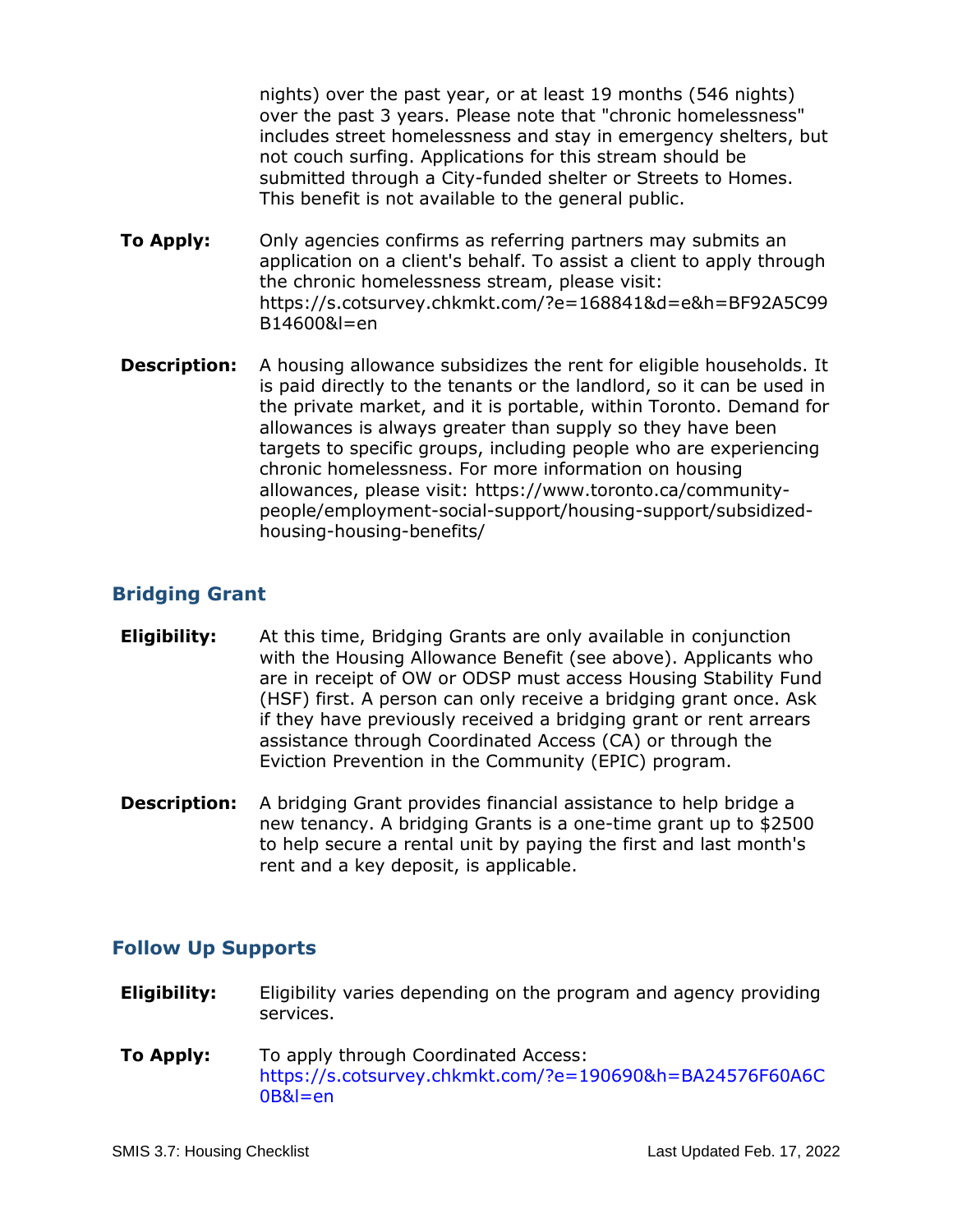- **Other Application Pathways:** Coordinated Access can connect the client to a range of follow-up service providers. You may also apply directly to agencies that provide these supports. If you are applying directly, please note that Indigenous clients may prefer to connect with Indigenous organizations.
- **Description:** Follow Up Supports focus on stabilizing and maintaining tenancy with clients who have exited homelessness. Supports may include, but are not limited to, community orientation; landlord relations and supporting the tenant to fulfill their tenancy obligations; and referrals to services (e.g. mental health, medical, settlement services). Coordinated Access uses a matching process to connect clients to the service providers that can best meet their needs and levels of support.

#### **Voluntary Trusteeship**

- **Eligibility:** Eligibility varies depending on the program and agency providing services. To apply through Coordinated Access, eligible clients may be chronically homeless, at risk of homelessness, youth, Indigenous or leaving an institution.
- **To Apply:** To apply through Coordinated Access: [https://s.cotsurvey.chkmkt.com/?e=190690&h=BA24576F60A6C](https://s.cotsurvey.chkmkt.com/?e=190690&h=BA24576F60A6C0B&l=en) [0B&l=en](https://s.cotsurvey.chkmkt.com/?e=190690&h=BA24576F60A6C0B&l=en)

**Other Application Pathways:** You may also assist the clients to apply directly for Voluntary Trusteeship services offered by a range of community agencies. **Description:** Voluntary Trusteeship is a service in which clients give administrative responsibility of their finances to a trustee. Services may include regular payments for rent, utilities, and debt servicing; assistance with budgeting and saving; and regular provision of agreed-upon amounts to the clients for their own use.

#### **Public Guardianship**

**Eligibility:** Individuals who have been [assessed by an investigator](https://www.attorneygeneral.jus.gov.on.ca/english/family/pgt/guardinvestigation.html) with the Office of the Public Guardian and Trustee (OPGT) as being "mentally incapable adults who are suffering, or at risk of suffering, serious harm," where there is "no less intrusive alternative available" and there is "evidence that guardianship will be able to meet the person's need".